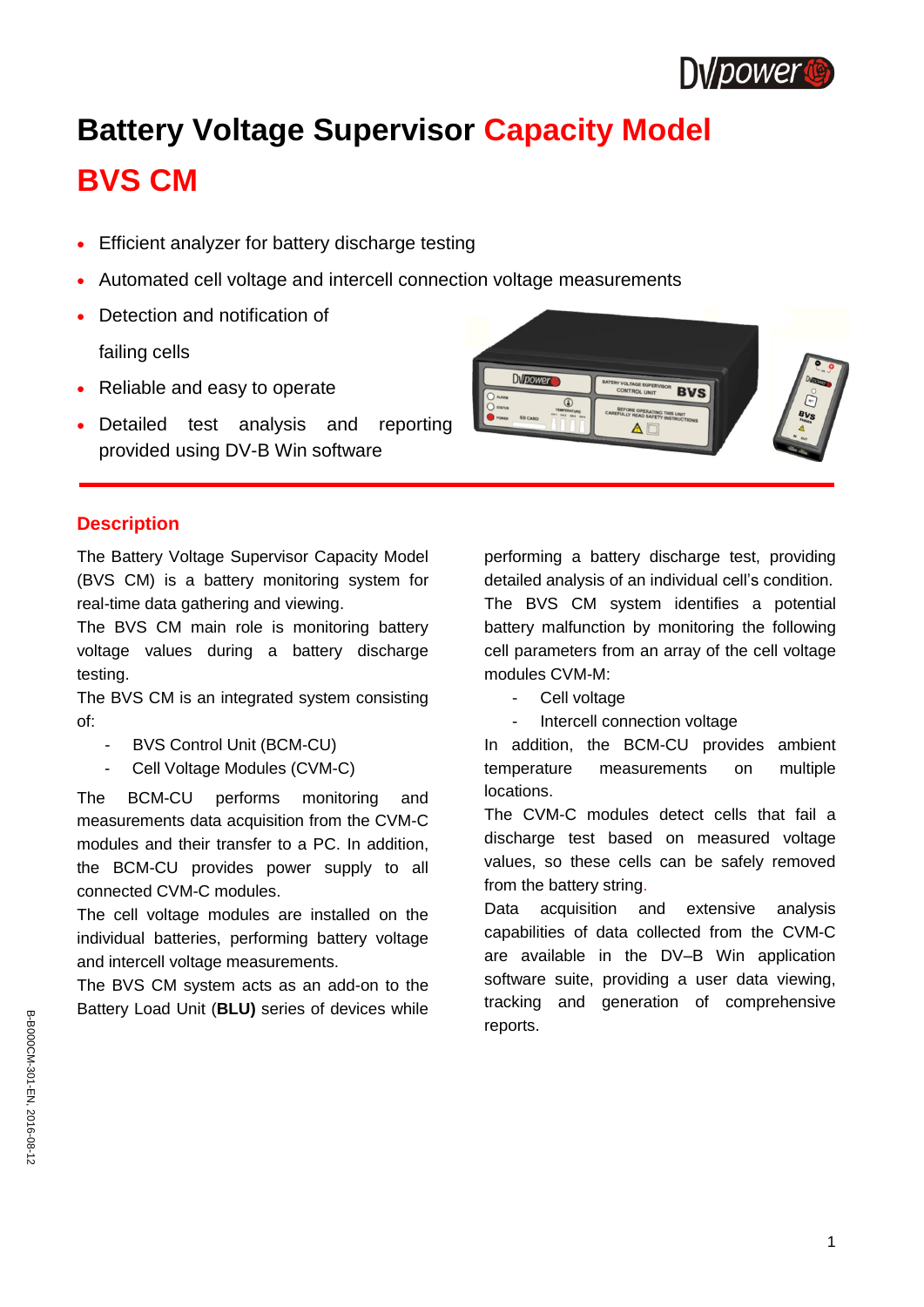

# **Applications**

The list of the instrument applications includes:

- Real time cell condition assessment by monitoring, collecting and recording cell and intercell voltages from the set of the CVM-C modules during a battery capacity (discharge) testing
- Real time ambient temperature measurement with the BCM-CU unit
- In combination with the Battery Load Unit (**BLU)** instruments:
	- Internal resistance measurement
	- Short circuit current estimation
- Detailed data trending and analysis provided using DV-B Win software

## **BVS CM Connection Diagram**

In the BVS CM implementation, every CVM-C module is installed directly on an individual battery. Failure of one of the CVM-C modules will not affect communication between the rests of

operating CVM-C modules and the BCM-CU. The connection diagram of the BVS CM to a battery string is presented in the figure below.



*Connectivity diagram of BVS CM system components in combination with Battery Load Unit device*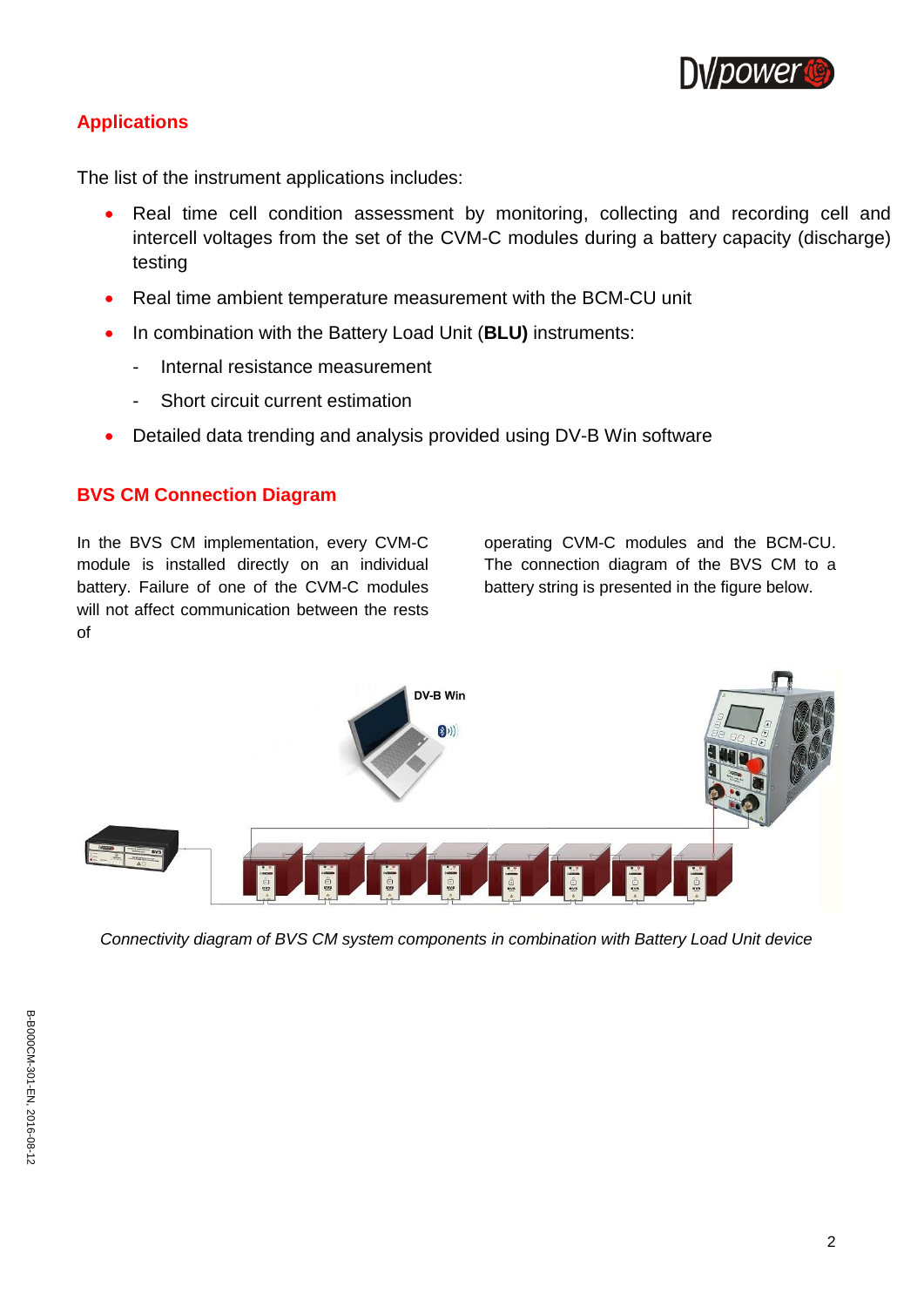

## **Features and Benefits**

#### **Extensive cell analysis during discharge**

Using the BVS CM as a supplement to the Battery Load Unit (BLU) devices provides multiple advantages during a battery discharge testing.

The CVM-C modules measure voltage values in real-time mode and forward recorded data to the Control Unit in user defined intervals selected through DV-B Win application software UI.

All out-of-tolerance measurement values are announced by a LED signalization on an individual CVM-M module, so the failing cells can be detected before endangering the entire battery system. This enables detecting and safely bypassing the failing cell during a discharge process.

Up to 4 ambient temperature measurement channels are provided on the BCM-CU for measuring ambient temperature on multiple locations.

#### **Battery Internal Resistance Measurement**

The battery internal resistance measurement is an additional BVS CM feature available in combination with the BLU instruments, along with the intercell connection resistance measurement and the battery short circuit current estimation. The test method used for internal resistance measurement and a short circuit current estimation is specifically designed to comply with battery test methods recommended by the IEC standards.

#### **DV-B Win Software**

All results transferred from the BVS CM system can be viewed, analyzed and presented in selectable report forms by using the DV-B Win software application.

Data can be transferred to a PC through a USB or Bluetooth communication.

Both, the BVS CM and the BLU device provided results can be viewed on the same report form.

A quick pass/fail test for a cell internal resistance values may be performed based on a user defined thresholds, adding additional insight in an individual cell's status.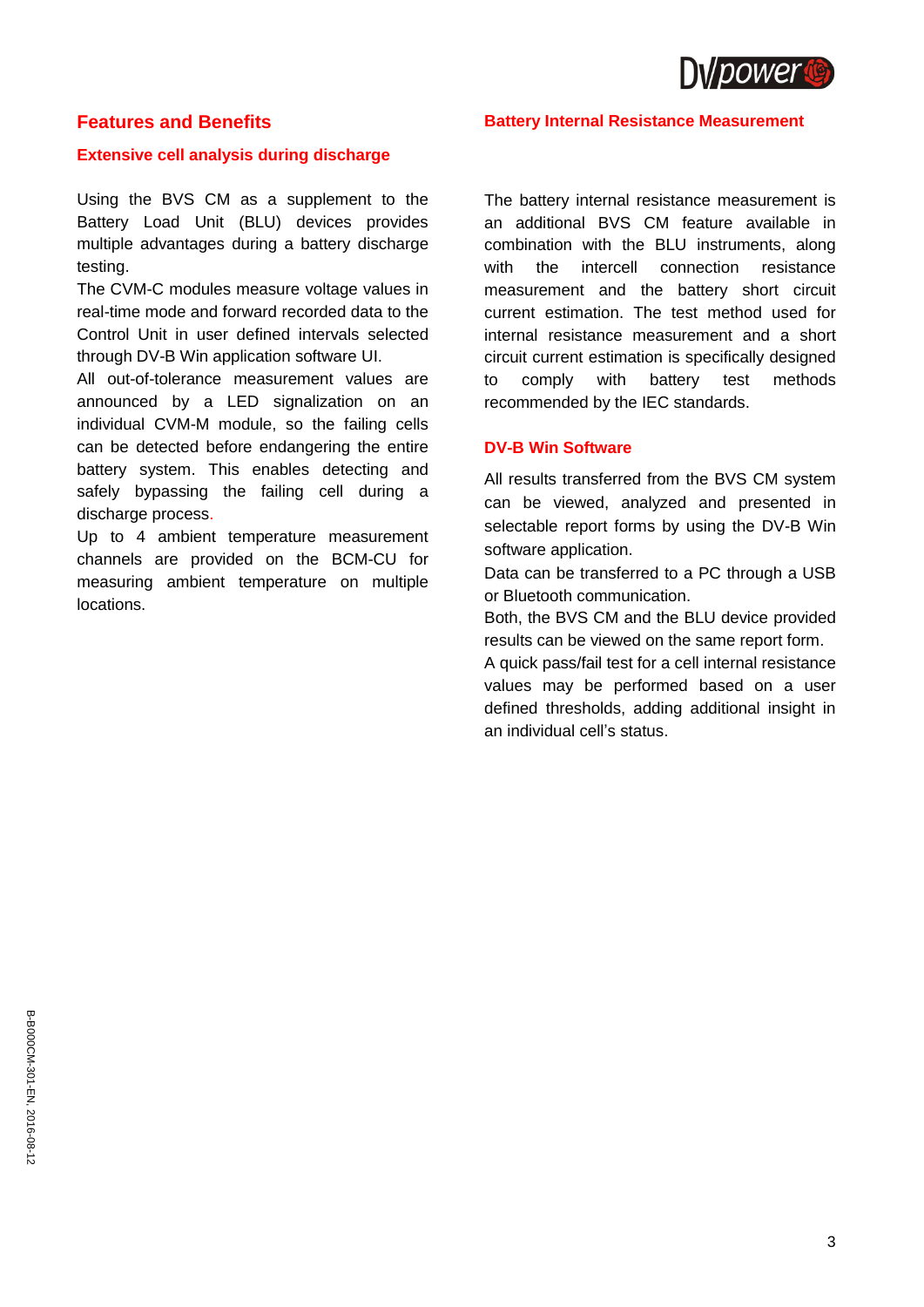

## **DV-B Win Main Features**

- Full control of the BVS CM from a PC
- Both discharge results from BLU device and cell voltage values from CVM-C can be previewed in one DV-B Win file
- Acquisition and detailed analysis of measured data
- Cell voltage, intercell voltage and internal resistance trending
- Test report for BLU and BVS CM are available in several formats (Excel spreadsheet, pdf, word or RTF)



User selected sampling time of CVM-C and BLU device

*DV-B Win features: String View (BLU) & Cell View (BVS CM) functions*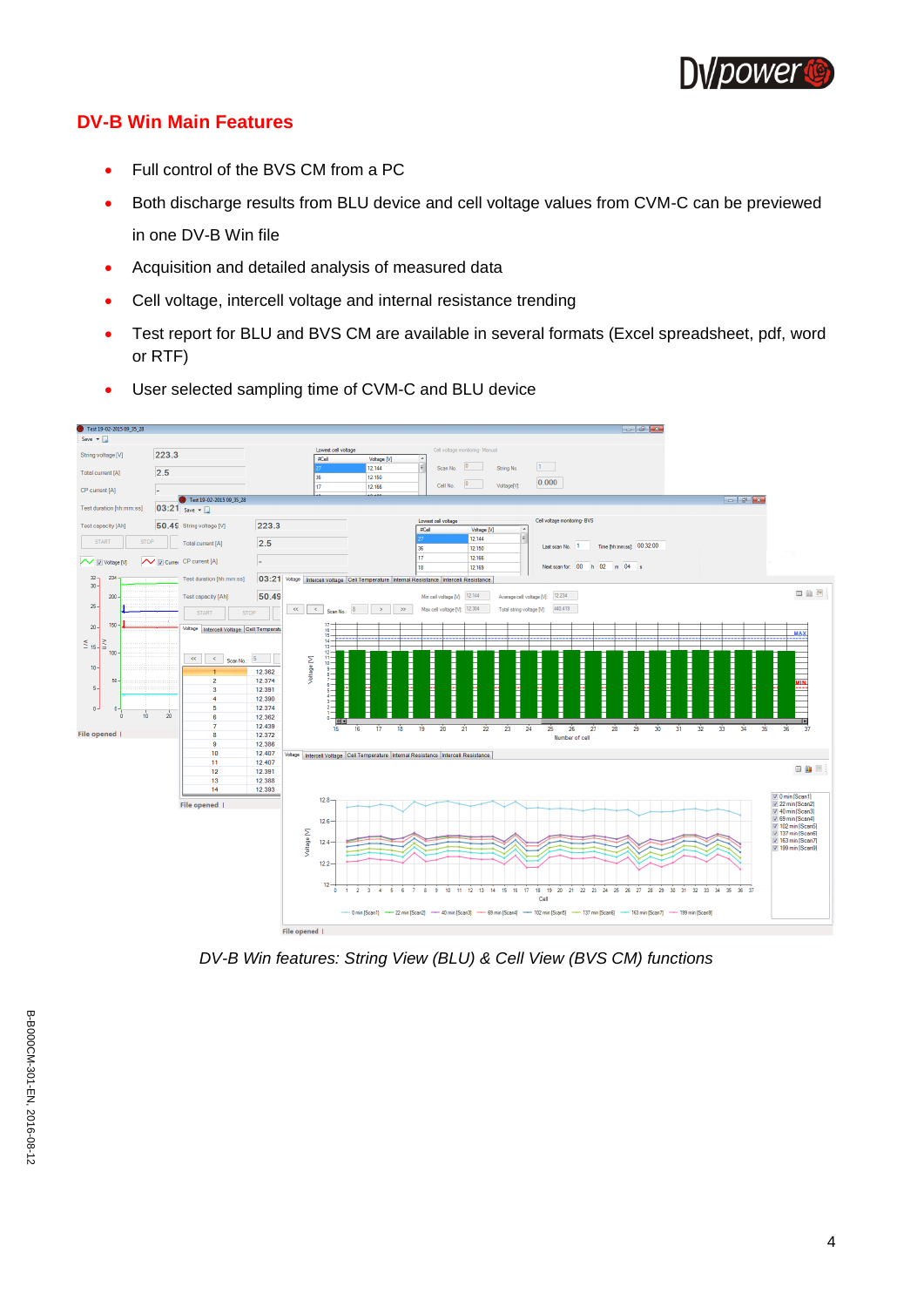

## **Technical Data**

#### **Mains Power Supply**

- Input voltage: 90 264 V AC, 50/60 Hz
- Input power: 110 VA
- CVM-C supply voltage: 24 V DC

#### **Measurement**

Voltage:

|                                 | Measuring<br>range | Resolution | <b>BC</b> |
|---------------------------------|--------------------|------------|-----------|
| Cell Voltage                    | $±30$ V DC         | 1 m $V$    | CV        |
| Intercell connection<br>Voltage | $±10$ mV DC        | 1 $\mu$ V  | .         |

Typical accuracy:

```
±10 mV; ±30 V DC:
```
- $\pm$  (0,1% rdg + 0,1% F.S)
- Temperature:
	- 20 °C +80 °C / -4 °F +176 °F

## **BCM-CU and CVM-C communication**

RS485 serial communication

## **Communication with PC**

- USB
- Bluetooth

#### **Memory**

Internal SD Card: 2 GB SD

#### **Environment conditions**

 Temperature: -40 °C to +85 °C /-40 °F to +185 °F • Maximum relative humidity: 95 % for temperatures up to 31 °C/88 F, decreasing linearly to 40 % relative humidity at 55 °C/131 F

#### **Dimensions and Weight**

- Dimensions (L x W x D): BCM-CU: 206 mm x 180 mm x 64 mm 8.11 in x 7.08 in 2.51 in CVM-C: 66 mm x 28 mm x 139 mm 2.6 in x 1.1 in x 5.5 in
- Weight: BCM-CU: 0,78 kg / 1.7 lbs CVM-C: 0,14 kg / 0.3 lbs

#### **Warranty**

 Transport case is considered as the standard accessory for the BVS system. Ordering the BVS with the transport case provides three years manufacturer's warranty. Avoiding including it in a purchase order will provide 15 month warranty

## **Low Voltage Directive:**

- Directive 2014/35/EU (CE conform).
- Applicable standards, for a class I instrument, pollution degree 2,
- Installation category II: IEC EN 61010-1

#### **Electromagnetic Compatibility:**

- Directive 2014/30/EU (CE conform).
- Applicable standard: EN 61326-1

*All specifications herein are valid at cell temperature of + 25 °C and recommended accessories. Specifications are subject to change without notice*.

Specifications are valid if the instrument is used with the recommended set of accessories.